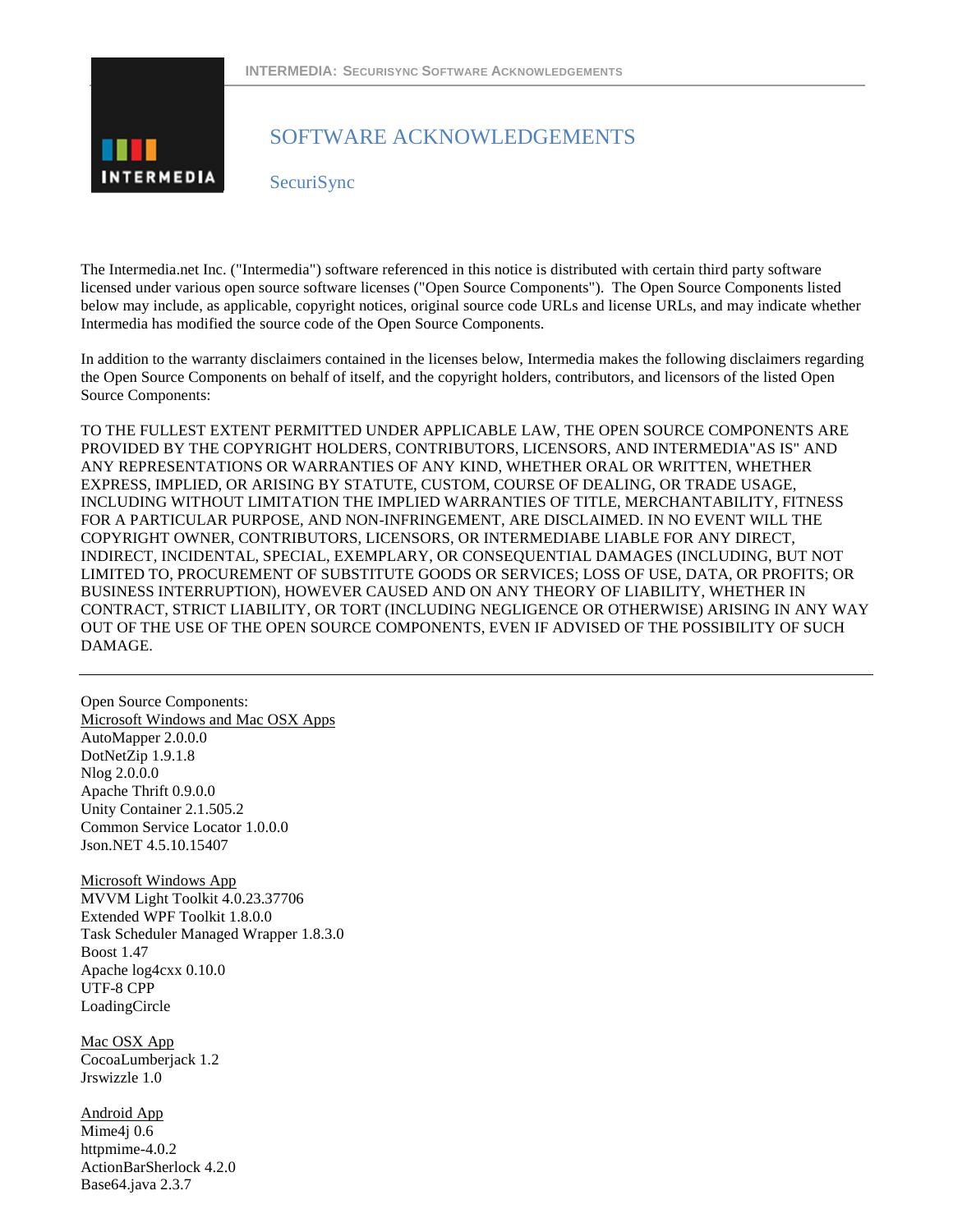Blackberry App Regexp-me Rev.8 org.json.me 2

iOS App MBProgressHUD 0.5 EGOTableViewPullRefresh AGImagePickerController SBJson 3 SFHFKeychainUtils ASIHTTPRequest 1.8.1 GoogleMacToolbox 1.6.0 Reachability 2.2

Software licensed under the Apache License Apache log4cxx 0.10.0 Copyright 2004-2007 The Apache Software Foundation

Apache Thrift 0.9.0.0 Copyright 2006-2010 The Apache Software Foundation

Mime4j 0.6

Initial version of this code (c) 2009-2011 Media Tuners LLC with a full license to Pioneer Corporation.

httpmime-4.0.2

Copyright 1999-2010 The Apache Software Foundation. This product includes software developed by The Apache Software Foundation (http://www.apache.org/). This project contains annotations derived from JCIP-ANNOTATIONS. Copyright (c) 2005 Brian Goetz and Tim Peierls. See http://www.jcip.net

ActionBarSherlock 4.2.0

Copyright 2012 Jake Wharton

Regexp-me Rev.8

This product includes software developed by The Apache Software Foundation (http://www.apache.org/). It consists of voluntary contributions made by many individuals on behalf of the Apache Software Foundation. Please visit the project homepage (http://jakarta.apache.org/regexp) for more information.

GoogleMacToolbox 1.6.0

Copyright 2007 Google Inc.

Text of the Apache License

Apache License

Version 2.0, January 2004

http://www.apache.org/licenses/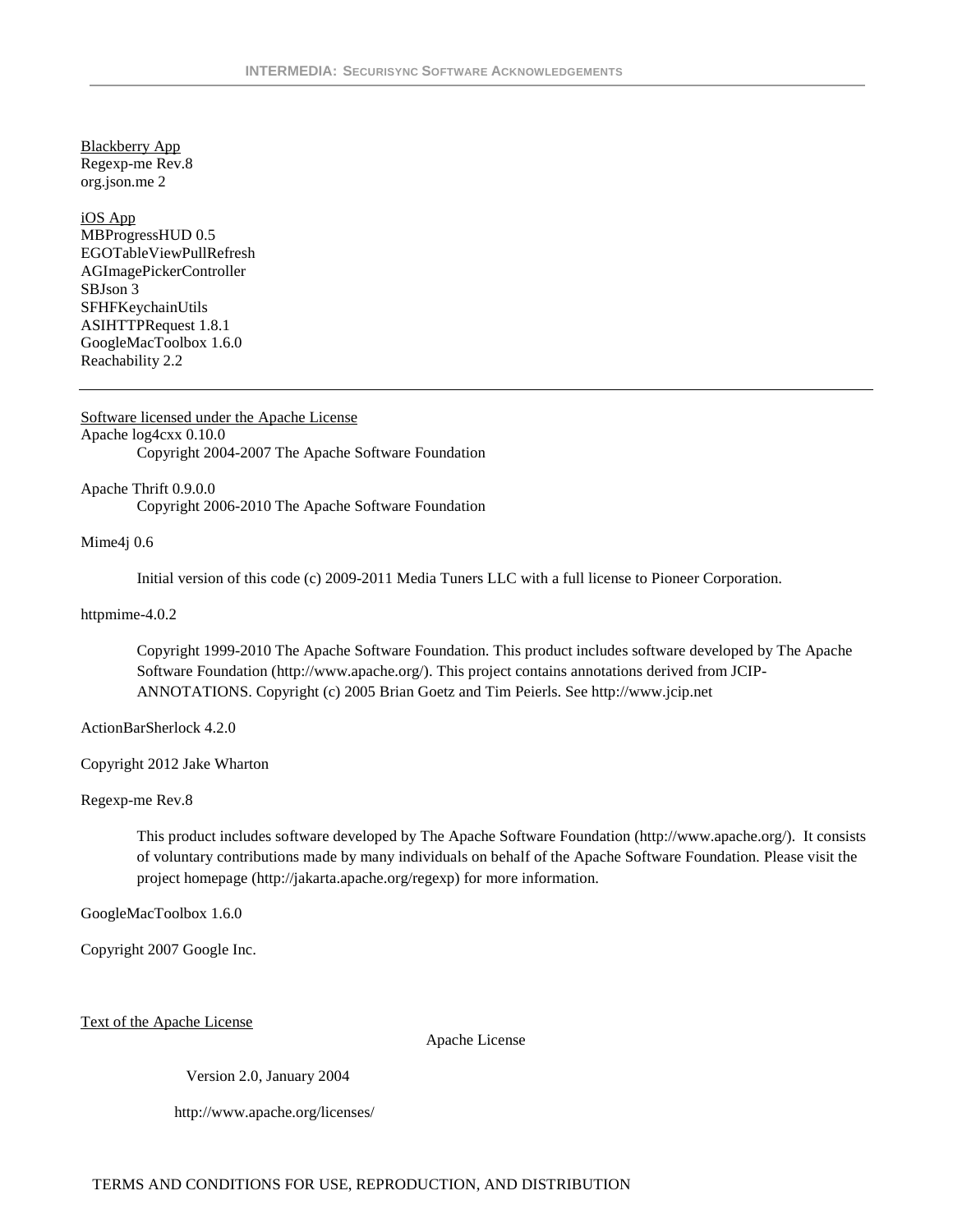#### 1. Definitions.

 "License" shall mean the terms and conditions for use, reproduction, and distribution as defined by Sections 1 through 9 of this document.

"Licensor" shall mean the copyright owner or entity authorized by the copyright owner that is granting the License.

 "Legal Entity" shall mean the union of the acting entity and all other entities that control, are controlled by, or are under common control with that entity. For the purposes of this definition,

 "control" means (i) the power, direct or indirect, to cause the direction or management of such entity, whether by contract or otherwise, or (ii) ownership of fifty percent (50%) or more of the outstanding shares, or (iii) beneficial ownership of such entity.

"You" (or "Your") shall mean an individual or Legal Entity exercising permissions granted by this License.

 "Source" form shall mean the preferred form for making modifications, including but not limited to software source code, documentation source, and configuration files.

 "Object" form shall mean any form resulting from mechanical transformation or translation of a Source form, including but not limited to compiled object code, generated documentation, and conversions to other media types.

 "Work" shall mean the work of authorship, whether in Source or Object form, made available under the License, as indicated by a copyright notice that is included in or attached to the work (an example is provided in the Appendix below).

 "Derivative Works" shall mean any work, whether in Source or Object form, that is based on (or derived from) the Work and for which the editorial revisions, annotations, elaborations, or other modifications represent, as a whole, an original work of authorship. For the purposes of this License, Derivative Works shall not include works that remain separable from, or merely link (or bind by name) to the interfaces of, the Work and Derivative Works thereof.

 "Contribution" shall mean any work of authorship, including the original version of the Work and any modifications or additions to that Work or Derivative Works thereof, that is intentionally submitted to Licensor for inclusion in the Work by the copyright owner or by an individual or Legal Entity authorized to submit on behalf of the copyright owner. For the purposes of this definition, "submitted" means any form of electronic, verbal, or written communication sent to the Licensor or its representatives, including but not limited to communication on electronic mailing lists, source code control systems, and issue tracking systems that are managed by, or on behalf of, the

 Licensor for the purpose of discussing and improving the Work, but excluding communication that is conspicuously marked or otherwise designated in writing by the copyright owner as "Not a Contribution."

 "Contributor" shall mean Licensor and any individual or Legal Entity on behalf of whom a Contribution has been received by Licensor and subsequently incorporated within the Work.

 2. Grant of Copyright License. Subject to the terms and conditions of this License, each Contributor hereby grants to You a perpetual, worldwide, non-exclusive, no-charge, royalty-free, irrevocable copyright license to reproduce, prepare Derivative Works of, publicly display, publicly perform, sublicense, and distribute the Work and such Derivative Works in Source or Object form.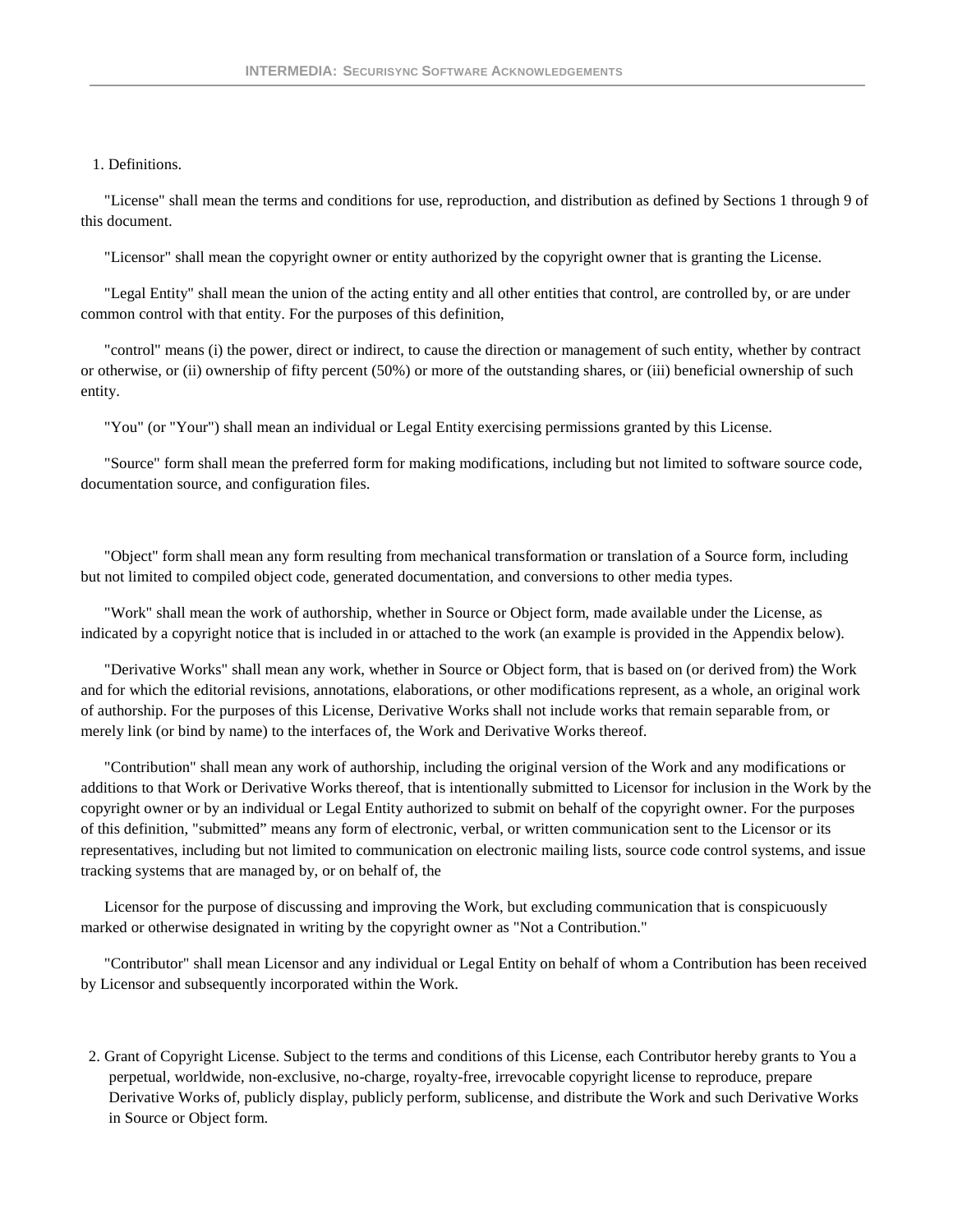- 3. Grant of Patent License. Subject to the terms and conditions of this License, each Contributor hereby grants to You a perpetual, worldwide, non-exclusive, no-charge, royalty-free, irrevocable (except as stated in this section) patent license to make, have made, use, offer to sell, sell, import, and otherwise transfer the Work, where such license applies only to those patent claims licensable by such Contributor that are necessarily infringed by their Contribution(s) alone or by combination of their Contribution(s) with the Work to which such Contribution(s) was submitted. If You institute patent litigation against any entity (including a cross-claim or counterclaim in a lawsuit) alleging that the Work or a Contribution incorporated within the Work constitutes direct or contributory patent infringement, then any patent licenses granted to You under this License for that Work shall terminate as of the date such litigation is filed.
- 4. Redistribution. You may reproduce and distribute copies of the Work or Derivative Works thereof in any medium, with or without modifications, and in Source or Object form, provided that You meet the following conditions:
	- (a) You must give any other recipients of the Work or Derivative Works a copy of this License; and
	- (b) You must cause any modified files to carry prominent notices stating that You changed the files; and
	- (c) You must retain, in the Source form of any Derivative Works that You distribute, all copyright, patent, trademark, and attribution notices from the Source form of the Work, excluding those notices that do not pertain to any part of the Derivative Works; and
	- (d) If the Work includes a "NOTICE" text file as part of its distribution, then any Derivative Works that You distribute must include a readable copy of the attribution notices contained within such NOTICE file, excluding those notices that do not pertain to any part of the Derivative Works, in at least one of the following places: within a NOTICE text file distributed as part of the Derivative Works; within the Source form or documentation, if provided along with the Derivative Works; or, within a display generated by the Derivative Works, if and wherever such third-party notices normally appear. The contents of the NOTICE file are for informational purposes only and do not modify the License. You may add Your own attribution notices within Derivative Works that You distribute, alongside or as an addendum to the NOTICE text from the Work, provided that such additional attribution notices cannot be construed as modifying the License.

 You may add Your own copyright statement to Your modifications and may provide additional or different license terms and conditions for use, reproduction, or distribution of Your modifications, or for any such Derivative Works as a whole, provided Your use, reproduction, and distribution of the Work otherwise complies with the conditions stated in this License.

- 5. Submission of Contributions. Unless You explicitly state otherwise, any Contribution intentionally submitted for inclusion in the Work by You to the Licensor shall be under the terms and conditions of this License, without any additional terms or conditions. Notwithstanding the above, nothing herein shall supersede or modify the terms of any separate license agreement you may have executed with Licensor regarding such Contributions.
- 6. Trademarks. This License does not grant permission to use the trade names, trademarks, service marks, or product names of the Licensor, except as required for reasonable and customary use in describing the origin of the Work and reproducing the content of the NOTICE file.
- 7. Disclaimer of Warranty. Unless required by applicable law or agreed to in writing, Licensor provides the Work (and each Contributor provides its Contributions) on an "AS IS" BASIS, WITHOUT WARRANTIES OR CONDITIONS OF ANY KIND, either express or implied, including, without limitation, any warranties or conditions of TITLE, NON-INFRINGEMENT, MERCHANTABILITY, or FITNESS FOR A PARTICULAR PURPOSE. You are solely responsible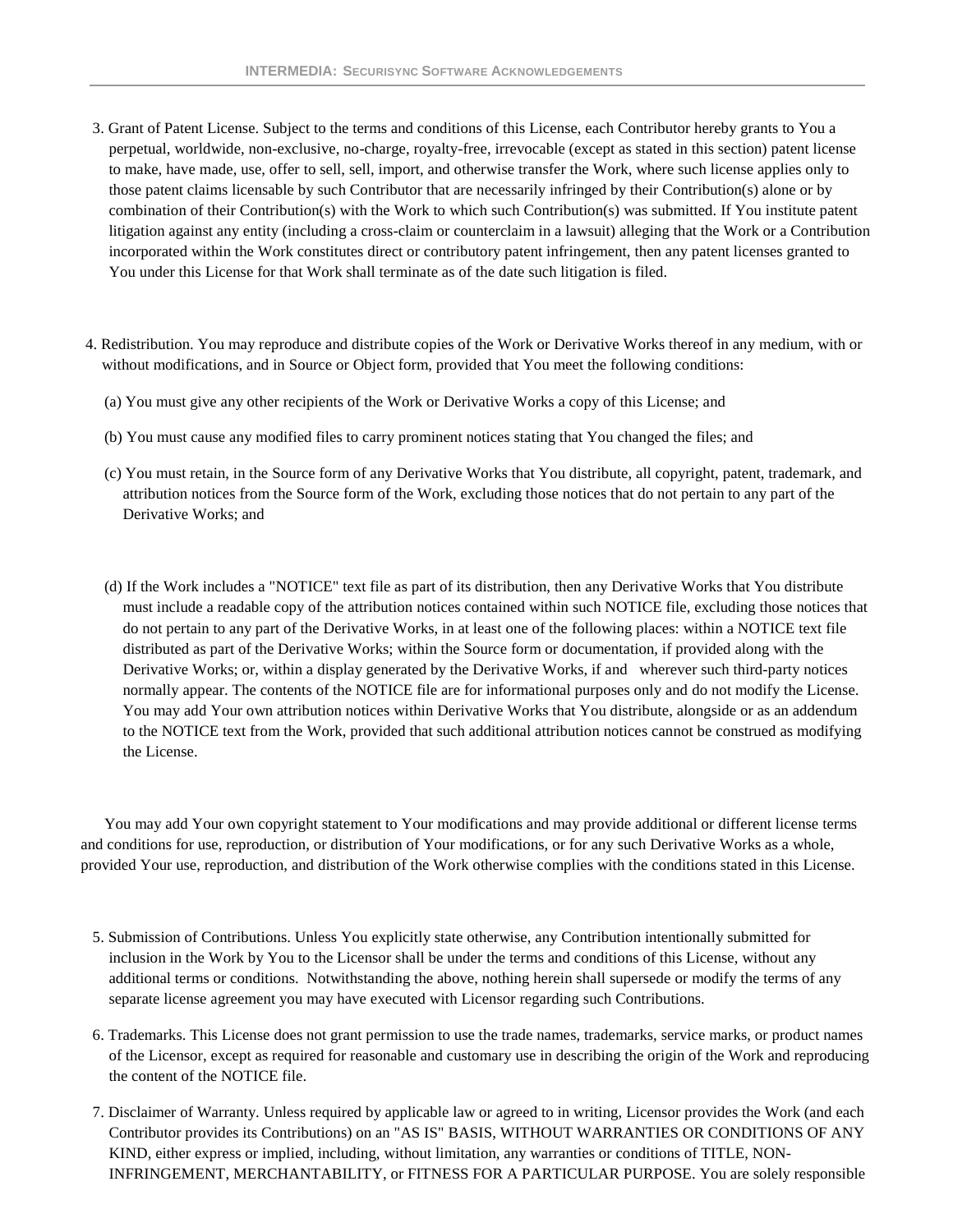for determining the appropriateness of using or redistributing the Work and assume any risks associated with Your exercise of permissions under this License.

- 8. Limitation of Liability. In no event and under no legal theory, whether in tort (including negligence), contract, or otherwise, unless required by applicable law (such as deliberate and grossly negligent acts) or agreed to in writing, shall any Contributor be liable to You for damages, including any direct, indirect, special, incidental, or consequential damages of any character arising as a result of this License or out of the use or inability to use the Work (including but not limited to damages for loss of goodwill work stoppage, computer failure or malfunction, or any and all other commercial damages or losses), even if such Contributor has been advised of the possibility of such damages.
- 9. Accepting Warranty or Additional Liability. While redistributing the Work or Derivative Works thereof, You may choose to offer, and charge a fee for, acceptance of support, warranty, indemnity, or other liability obligations and/or rights consistent with this License. However, in accepting such obligations, You may act only on Your own behalf and on Your sole responsibility, not on behalf of any other Contributor, and only if You agree to indemnify, defend, and hold each Contributor harmless for any liability incurred by, or claims asserted against, such Contributor by reason of your accepting any such warranty or additional liability.

## END OF TERMS AND CONDITIONS

APPENDIX: How to apply the Apache License to your work.

 To apply the Apache License to your work, attach the following boilerplate notice, with the fields enclosed by brackets "[]" replaced with your own identifying information. (Don't include the brackets!) The text should be enclosed in the appropriate comment syntax for the file format. We also recommend that a file or class name and description of purpose be included on the same "printed page" as the copyright notice for easier identification within third-party archives.

Copyright [yyyy] [name of copyright owner]

Licensed under the Apache License, Version 2.0 (the "License"); you may not use this file except in compliance with the License.

You may obtain a copy of the License at http://www.apache.org/licenses/LICENSE-2.0

 Unless required by applicable law or agreed to in writing, software distributed under the License is distributed on an "AS IS" BASIS, WITHOUT WARRANTIES OR CONDITIONS OF ANY KIND, either express or implied.

See the License for the specific language governing permissions and limitations under the License.

Software licensed under the Boost License Boost 1.47

Text of the Boost License Boost Software License - Version 1.0 - August 17th, 2003

Permission is hereby granted, free of charge, to any person or organization obtaining a copy of the software and accompanying documentation covered by this license (the "Software") to use, reproduce, display, distribute, execute, and transmit the Software, and to prepare derivative works of the Software, and to permit third-parties to whom the Software is furnished to do so, all subject to the following: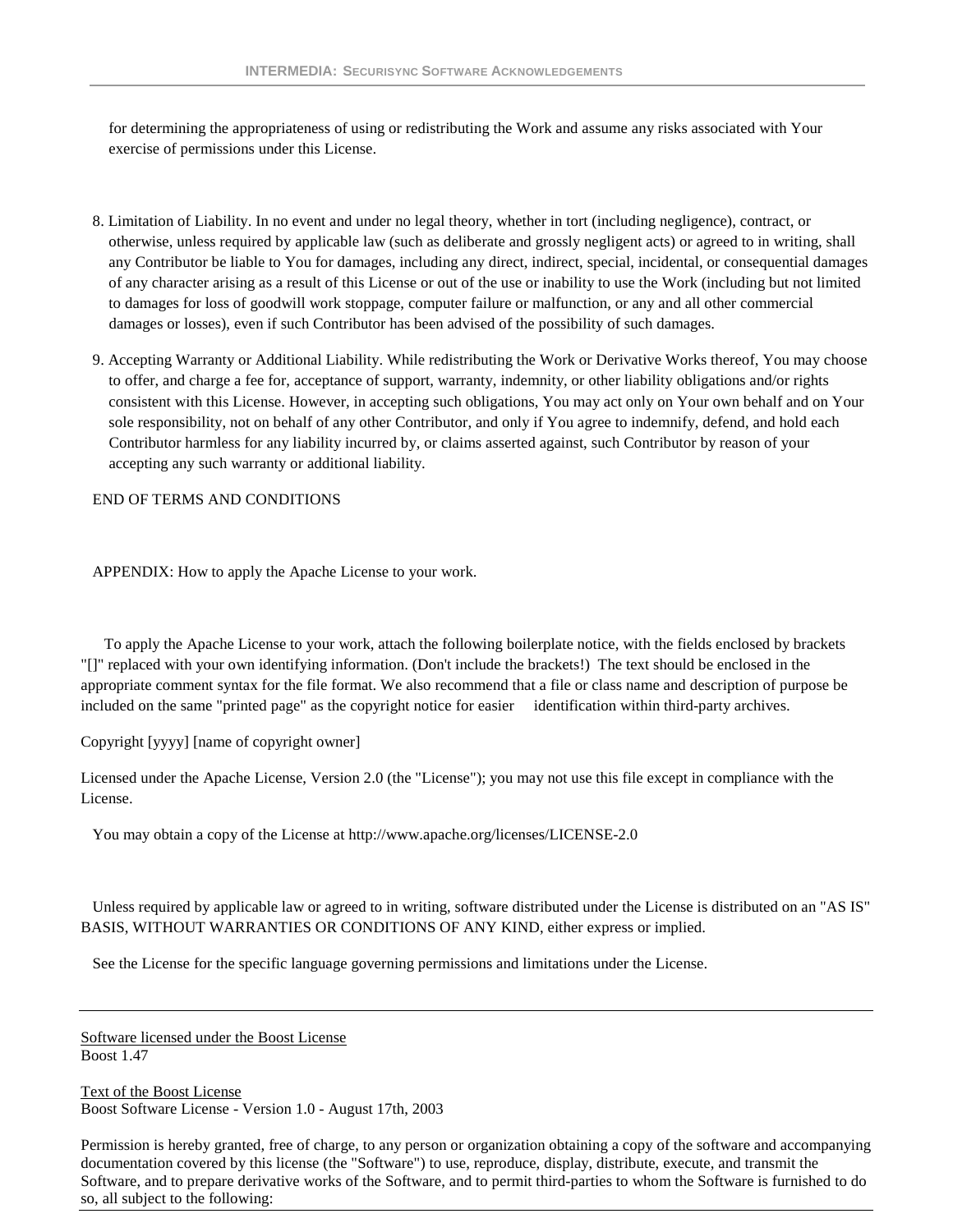The copyright notices in the Software and this entire statement, including the above license grant, this restriction and the following disclaimer, must be included in all copies of the Software, in whole or in part, and all derivative works of the Software, unless such copies or derivative works are solely in the form of machine-executable object code generated by a source language processor.

THE SOFTWARE IS PROVIDED "AS IS", WITHOUT WARRANTY OF ANY KIND, EXPRESS OR IMPLIED, INCLUDING BUT NOT LIMITED TO THE WARRANTIES OF MERCHANTABILITY, FITNESS FOR A PARTICULAR PURPOSE, TITLE AND NON-INFRINGEMENT. IN NO EVENT SHALL THE COPYRIGHT HOLDERS OR ANYONE DISTRIBUTING THE SOFTWARE BE LIABLE FOR ANY DAMAGES OR OTHER LIABILITY, WHETHER IN CONTRACT, TORT OR OTHERWISE, ARISING FROM, OUT OF OR IN CONNECTION WITH THE SOFTWARE OR THE USE OR OTHER DEALINGS IN THE SOFTWARE.

# BSD-Like Licenses

License for CocoaLumberjack 1.2 Software License Agreement (BSD License) Copyright (c) 2010, Deusty, LLC All rights reserved.

Redistribution and use of this software in source and binary forms, with or without modification, are permitted provided that the following conditions are met:

\* Redistributions of source code must retain the above copyright notice, this list of conditions and the following disclaimer.

\* Neither the name of Deusty nor the names of its contributors may be used to endorse or promote products derived from this software without specific prior written permission of Deusty, LLC.

THIS SOFTWARE IS PROVIDED BY THE COPYRIGHT HOLDERS AND CONTRIBUTORS "AS IS" AND ANY EXPRESS OR IMPLIED WARRANTIES, INCLUDING, BUT NOT LIMITED TO, THE IMPLIED WARRANTIES OF MERCHANTABILITY AND FITNESS FOR A PARTICULAR PURPOSE ARE DISCLAIMED. IN NO EVENT SHALL THE COPYRIGHT OWNER OR CONTRIBUTORS BE LIABLE FOR ANY DIRECT, INDIRECT, INCIDENTAL, SPECIAL, EXEMPLARY, OR CONSEQUENTIAL DAMAGES (INCLUDING, BUT NOT LIMITED TO, PROCUREMENT OF SUBSTITUTE GOODS OR SERVICES; LOSS OF USE, DATA, OR PROFITS; OR BUSINESS INTERRUPTION) HOWEVER CAUSED AND ON ANY THEORY OF LIABILITY, WHETHER IN CONTRACT, STRICT LIABILITY, OR TORT (INCLUDING NEGLIGENCE OR OTHERWISE) ARISING IN ANY WAY OUT OF THE USE OF THIS SOFTWARE, EVEN IF ADVISED OF THE POSSIBILITY OF SUCH DAMAGE.

## License for Nlog 2.0.0.0

Copyright (c) 2004-2011 Jaroslaw Kowalski <jaak@jkowalski.net>

All rights reserved.

Redistribution and use in source and binary forms, with or without modification, are permitted provided that the following conditions are met:

\* Redistributions of source code must retain the above copyright notice, this list of conditions and the following disclaimer.

\* Redistributions in binary form must reproduce the above copyright notice, this list of conditions and the following disclaimer in the documentation and/or other materials provided with the distribution.

\* Neither the name of Jaroslaw Kowalski nor the names of its contributors may be used to endorse or promote products derived from this software without specific prior written permission.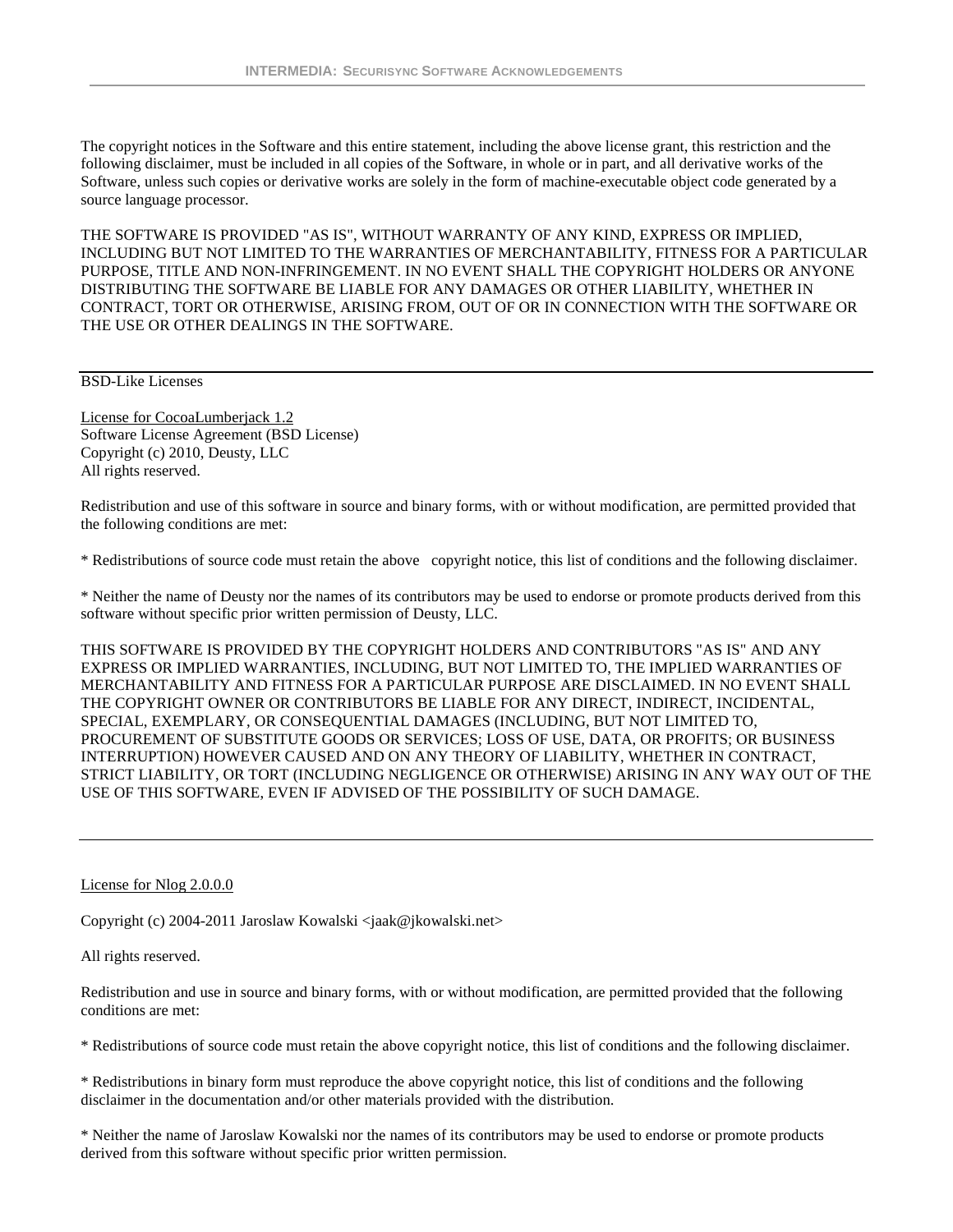THIS SOFTWARE IS PROVIDED BY THE COPYRIGHT HOLDERS AND CONTRIBUTORS "AS IS" AND ANY EXPRESS OR IMPLIED WARRANTIES, INCLUDING, BUT NOT LIMITED TO, THE IMPLIED WARRANTIES OF MERCHANTABILITY AND FITNESS FOR A PARTICULAR PURPOSE ARE DISCLAIMED. IN NO EVENT SHALL THE COPYRIGHT OWNER OR CONTRIBUTORS BE LIABLE FOR ANY DIRECT, INDIRECT, INCIDENTAL, SPECIAL, EXEMPLARY, OR CONSEQUENTIAL DAMAGES (INCLUDING, BUT NOT LIMITED TO, PROCUREMENT OF SUBSTITUTE GOODS OR SERVICES; LOSS OF USE, DATA, OR PROFITS; OR BUSINESS INTERRUPTION) HOWEVER CAUSED AND ON ANY THEORY OF LIABILITY, WHETHER IN CONTRACT, STRICT LIABILITY, OR TORT (INCLUDING NEGLIGENCE OR OTHERWISE) ARISING IN ANY WAY OUT OF THE USE OF THIS SOFTWARE, EVEN IF ADVISED OF THE POSSIBILITY OF SUCH DAMAGE.

License for SBJson 3

Copyright (C) 2007-2013 Stig Brautaset. All rights reserved.

Redistribution and use in source and binary forms, with or without modification, are permitted provided that the following conditions are met:

◦Redistributions of source code must retain the above copyright notice, this list of conditions and the following disclaimer.

◦Redistributions in binary form must reproduce the above copyright notice, this list of conditions and the following disclaimer in the documentation and/or other materials provided with the distribution.

◦Neither the name of the author nor the names of its contributors may be used to endorse or promote products derived from this software without specific prior written permission.

THIS SOFTWARE IS PROVIDED BY THE COPYRIGHT HOLDERS AND CONTRIBUTORS "AS IS" AND ANY EXPRESS OR IMPLIED WARRANTIES, INCLUDING, BUT NOT LIMITED TO, THE IMPLIED WARRANTIES OF MERCHANTABILITY AND FITNESS FOR A PARTICULAR PURPOSE ARE DISCLAIMED. IN NO EVENT SHALL THE COPYRIGHT OWNER OR CONTRIBUTORS BE LIABLE FOR ANY DIRECT, INDIRECT, INCIDENTAL, SPECIAL, EXEMPLARY, OR CONSEQUENTIAL DAMAGES (INCLUDING, BUT NOT LIMITED TO, PROCUREMENT OF SUBSTITUTE GOODS OR SERVICES; LOSS OF USE, DATA, OR PROFITS; OR BUSINESS INTERRUPTION) HOWEVER CAUSED AND ON ANY THEORY OF LIABILITY, WHETHER IN CONTRACT, STRICT LIABILITY, OR TORT (INCLUDING NEGLIGENCE OR OTHERWISE) ARISING IN ANY WAY OUT OF THE USE OF THIS SOFTWARE, EVEN IF ADVISED OF THE POSSIBILITY OF SUCH DAMAGE.

License for ASIHTTPRequest 1.8.1 Copyright (c) 2007-2011, All-Seeing Interactive All rights reserved.

Redistribution and use in source and binary forms, with or without modification, are permitted provided that the following conditions are met:

- Redistributions of source code must retain the above copyright notice, this list of conditions and the following disclaimer.
- Redistributions in binary form must reproduce the above copyright notice, this list of conditions and the following disclaimer in the documentation and/or other materials provided with the distribution.
- Neither the name of the All-Seeing Interactive nor the names of its contributors may be used to endorse or promote products derived from this software without specific prior written permission.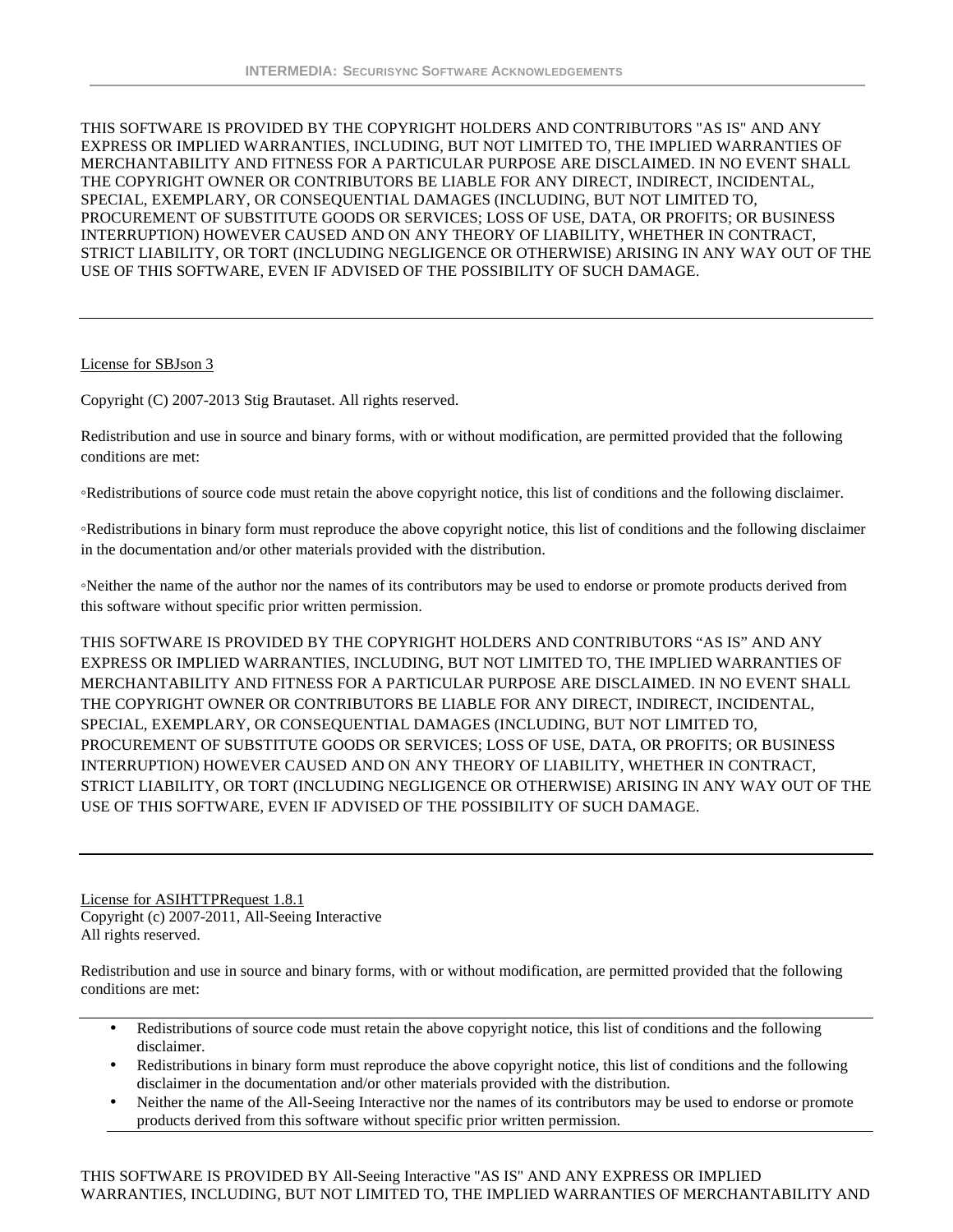FITNESS FOR A PARTICULAR PURPOSE ARE DISCLAIMED. IN NO EVENT SHALL All-Seeing Interactive BE LIABLE FOR ANY DIRECT, INDIRECT, INCIDENTAL, SPECIAL, EXEMPLARY, OR CONSEQUENTIAL DAMAGES (INCLUDING, BUT NOT LIMITED TO, PROCUREMENT OF SUBSTITUTE GOODS OR SERVICES; LOSS OF USE, DATA, OR PROFITS; OR BUSINESS INTERRUPTION) HOWEVER CAUSED AND ON ANY THEORY OF LIABILITY, WHETHER IN CONTRACT, STRICT LIABILITY, OR TORT (INCLUDING NEGLIGENCE OR OTHERWISE) ARISING IN ANY WAY OUT OF THE USE OF THIS SOFTWARE, EVEN IF ADVISED OF THE POSSIBILITY OF SUCH DAMAGE.

#### License for Reachability 2.2

Significant additions made by Andrew W. Donoho, August 11, 2009. This is a derived work of Apple's Reachability v2.0 class.

The below license is the new BSD license with the OSI recommended personalizations.

<http:www.opensource.org/licenses/bsd-license.php>

Extensions Copyright (C) 2009 Donoho Design Group, LLC. All Rights Reserved.

Redistribution and use in source and binary forms, with or without modification, are permitted provided that the following conditions are met:

\* Redistributions of source code must retain the above copyright notice, this list of conditions and the following disclaimer.

\* Redistributions in binary form must reproduce the above copyright notice, this list of conditions and the following disclaimer in the documentation and/or other materials provided with the distribution.

\* Neither the name of Andrew W. Donoho nor Donoho Design Group, L.L.C. may be used to endorse or promote products derived from this software without specific prior written permission.

THIS SOFTWARE IS PROVIDED BY DONOHO DESIGN GROUP, L.L.C. "AS IS" AND ANY EXPRESS OR IMPLIED WARRANTIES, INCLUDING, BUT NOT LIMITED TO, THE IMPLIED WARRANTIES OF MERCHANTABILITY AND FITNESS FOR A PARTICULAR PURPOSE ARE DISCLAIMED. IN NO EVENT SHALL THE COPYRIGHT HOLDER OR CONTRIBUTORS BE LIABLE FOR ANY DIRECT, INDIRECT, INCIDENTAL, SPECIAL, EXEMPLARY, OR CONSEQUENTIAL DAMAGES (INCLUDING, BUT NOT LIMITED TO, PROCUREMENT OF SUBSTITUTE GOODS OR SERVICES; LOSS OF USE, DATA, OR PROFITS; OR BUSINESS INTERRUPTION) HOWEVER CAUSED AND ON ANY THEORY OF LIABILITY, WHETHER IN CONTRACT, STRICT LIABILITY, OR TORT (INCLUDING NEGLIGENCE OR OTHERWISE) ARISING IN ANY WAY OUT OF THE USE OF THIS SOFTWARE, EVEN IF ADVISED OF THE POSSIBILITY OF SUCH DAMAGE.

Software licensed under the Code Project Open License 1.02

LoadingCircle Copyright © CodeProject, 1999-2013

Text of the Code Project Open License 1.02 Preamble

This License governs Your use of the Work. This License is intended to allow developers to use the Source Code and Executable Files provided as part of the Work in any application in any form.

The main points subject to the terms of the License are:

Source Code and Executable Files can be used in commercial applications;

Source Code and Executable Files can be redistributed; and

Source Code can be modified to create derivative works.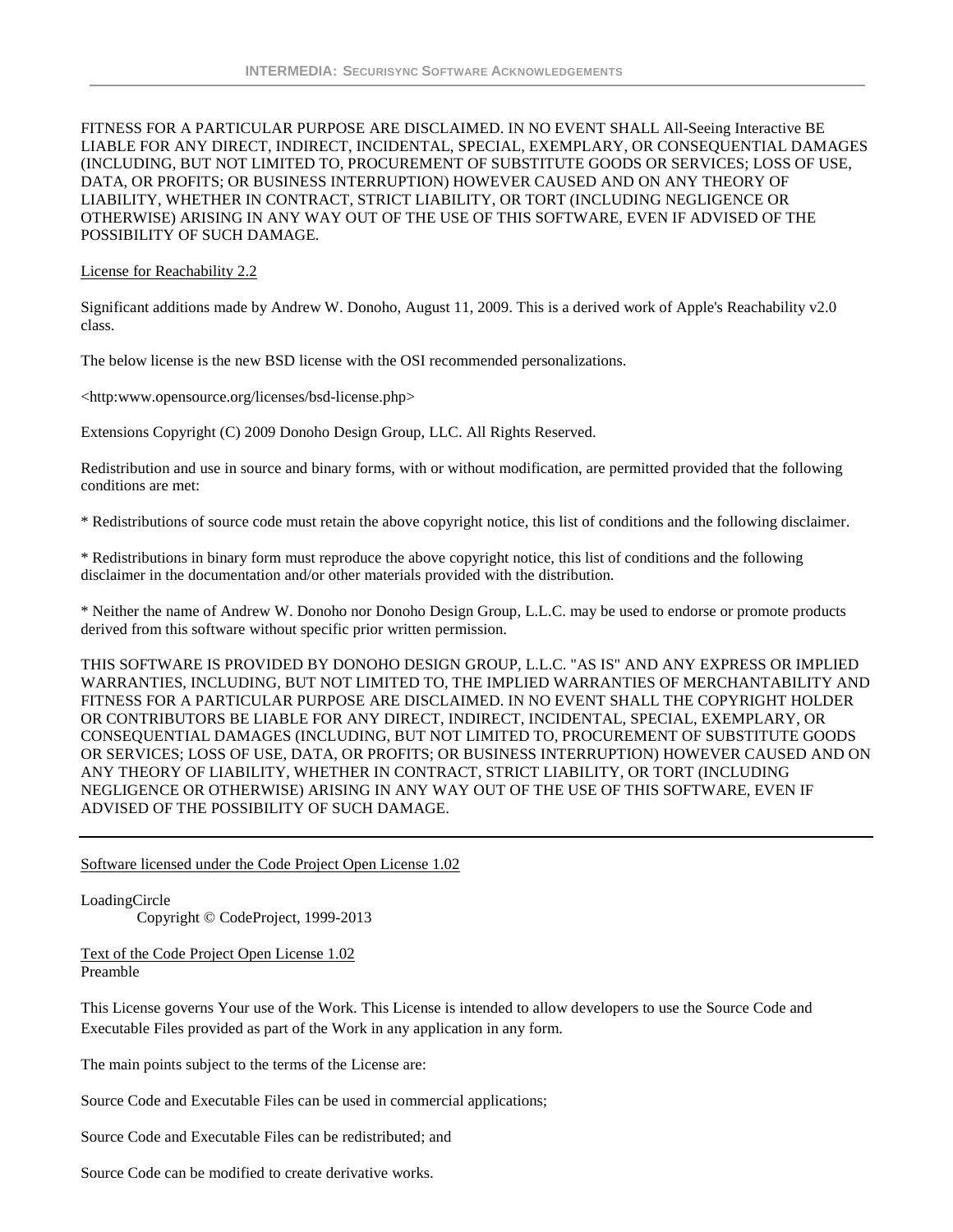No claim of suitability, guarantee, or any warranty whatsoever is provided. The software is provided "as-is".

The Article accompanying the Work may not be distributed or republished without the Author's consent

This License is entered between You, the individual or other entity reading or otherwise making use of the Work licensed pursuant to this License and the individual or other entity which offers the Work under the terms of this License ("Author").

# License

THE WORK (AS DEFINED BELOW) IS PROVIDED UNDER THE TERMS OF THIS CODE PROJECT OPEN LICENSE ("LICENSE"). THE WORK IS PROTECTED BY COPYRIGHT AND/OR OTHER APPLICABLE LAW. ANY USE OF THE WORK OTHER THAN AS AUTHORIZED UNDER THIS LICENSE OR COPYRIGHT LAW IS PROHIBITED.

BY EXERCISING ANY RIGHTS TO THE WORK PROVIDED HEREIN, YOU ACCEPT AND AGREE TO BE BOUND BY THE TERMS OF THIS LICENSE. THE AUTHOR GRANTS YOU THE RIGHTS CONTAINED HEREIN IN CONSIDERATION OF YOUR ACCEPTANCE OF SUCH TERMS AND CONDITIONS. IF YOU DO NOT AGREE TO ACCEPT AND BE BOUND BY THE TERMS OF THIS LICENSE, YOU CANNOT MAKE ANY USE OF THE WORK.

Definitions.

"Articles" means, collectively, all articles written by Author which describes how the Source Code and Executable Files for the Work may be used by a user.

"Author" means the individual or entity that offers the Work under the terms of this License.

"Derivative Work" means a work based upon the Work or upon the Work and other pre-existing works.

"Executable Files" refer to the executables, binary files, configuration and any required data files included in the Work.

"Publisher" means the provider of the website, magazine, CD-ROM, DVD or other medium from or by which the Work is obtained by You.

"Source Code" refers to the collection of source code and configuration files used to create the Executable Files.

"Standard Version" refers to such a Work if it has not been modified, or has been modified in accordance with the consent of the Author, such consent being in the full discretion of the Author.

"Work" refers to the collection of files distributed by the Publisher, including the Source Code, Executable Files, binaries, data files, documentation, whitepapers and the Articles.

"You" is you, an individual or entity wishing to use the Work and exercise your rights under this License.

Fair Use/Fair Use Rights. Nothing in this License is intended to reduce, limit, or restrict any rights arising from fair use, fair dealing, first sale or other limitations on the exclusive rights of the copyright owner under copyright law or other applicable laws.

License Grant. Subject to the terms and conditions of this License, the Author hereby grants You a worldwide, royalty-free, non-exclusive, perpetual (for the duration of the applicable copyright) license to exercise the rights in the Work as stated below:

You may use the standard version of the Source Code or Executable Files in Your own applications.

You may apply bug fixes, portability fixes and other modifications obtained from the Public Domain or from the Author. A Work modified in such a way shall still be considered the standard version and will be subject to this License.

You may otherwise modify Your copy of this Work (excluding the Articles) in any way to create a Derivative Work, provided that You insert a prominent notice in each changed file stating how, when and where You changed that file.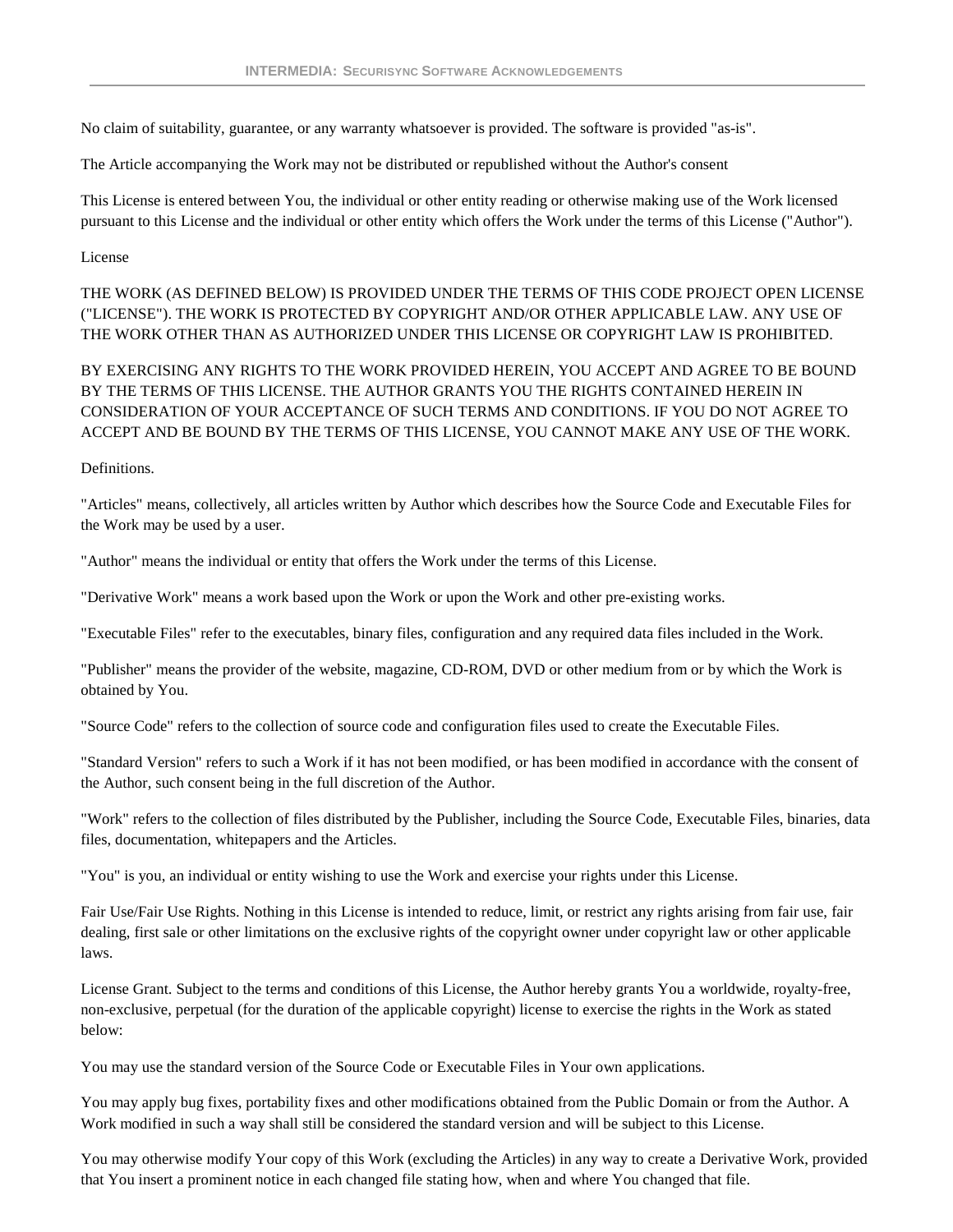You may distribute the standard version of the Executable Files and Source Code or Derivative Work in aggregate with other (possibly commercial) programs as part of a larger (possibly commercial) software distribution.

The Articles discussing the Work published in any form by the author may not be distributed or republished without the Author's consent. The author retains copyright to any such Articles. You may use the Executable Files and Source Code pursuant to this License but you may not repost or republish or otherwise distribute or make available the Articles, without the prior written consent of the Author.

Any subroutines or modules supplied by You and linked into the Source Code or Executable Files of this Work shall not be considered part of this Work and will not be subject to the terms of this License.

Patent License. Subject to the terms and conditions of this License, each Author hereby grants to You a perpetual, worldwide, non-exclusive, no-charge, royalty-free, irrevocable (except as stated in this section) patent license to make, have made, use, import, and otherwise transfer the Work.

Restrictions. The license granted in Section 3 above is expressly made subject to and limited by the following restrictions:

You agree not to remove any of the original copyright, patent, trademark, and attribution notices and associated disclaimers that may appear in the Source Code or Executable Files.

You agree not to advertise or in any way imply that this Work is a product of Your own.

The name of the Author may not be used to endorse or promote products derived from the Work without the prior written consent of the Author.

You agree not to sell, lease, or rent any part of the Work. This does not restrict you from including the Work or any part of the Work inside a larger software distribution that itself is being sold. The Work by itself, though, cannot be sold, leased or rented.

You may distribute the Executable Files and Source Code only under the terms of this License, and You must include a copy of, or the Uniform Resource Identifier for, this License with every copy of the Executable Files or Source Code You distribute and ensure that anyone receiving such Executable Files and Source Code agrees that the terms of this License apply to such Executable Files and/or Source Code. You may not offer or impose any terms on the Work that alter or restrict the terms of this License or the recipients' exercise of the rights granted hereunder. You may not sublicense the Work. You must keep intact all notices that refer to this License and to the disclaimer of warranties. You may not distribute the Executable Files or Source Code with any technological measures that control access or use of the Work in a manner inconsistent with the terms of this License.

You agree not to use the Work for illegal, immoral or improper purposes, or on pages containing illegal, immoral or improper material. The Work is subject to applicable export laws. You agree to comply with all such laws and regulations that may apply to the Work after Your receipt of the Work.

Representations, Warranties and Disclaimer. THIS WORK IS PROVIDED "AS IS", "WHERE IS" AND "AS AVAILABLE", WITHOUT ANY EXPRESS OR IMPLIED WARRANTIES OR CONDITIONS OR GUARANTEES. YOU, THE USER, ASSUME ALL RISK IN ITS USE, INCLUDING COPYRIGHT INFRINGEMENT, PATENT INFRINGEMENT, SUITABILITY, ETC. AUTHOR EXPRESSLY DISCLAIMS ALL EXPRESS, IMPLIED OR STATUTORY WARRANTIES OR CONDITIONS, INCLUDING WITHOUT LIMITATION, WARRANTIES OR CONDITIONS OF MERCHANTABILITY, MERCHANTABLE QUALITY OR FITNESS FOR A PARTICULAR PURPOSE, OR ANY WARRANTY OF TITLE OR NON-INFRINGEMENT, OR THAT THE WORK (OR ANY PORTION THEREOF) IS CORRECT, USEFUL, BUG-FREE OR FREE OF VIRUSES. YOU MUST PASS THIS DISCLAIMER ON WHENEVER YOU DISTRIBUTE THE WORK OR DERIVATIVE WORKS.

Indemnity. You agree to defend, indemnify and hold harmless the Author and the Publisher from and against any claims, suits, losses, damages, liabilities, costs, and expenses (including reasonable legal or attorneys' fees) resulting from or relating to any use of the Work by You.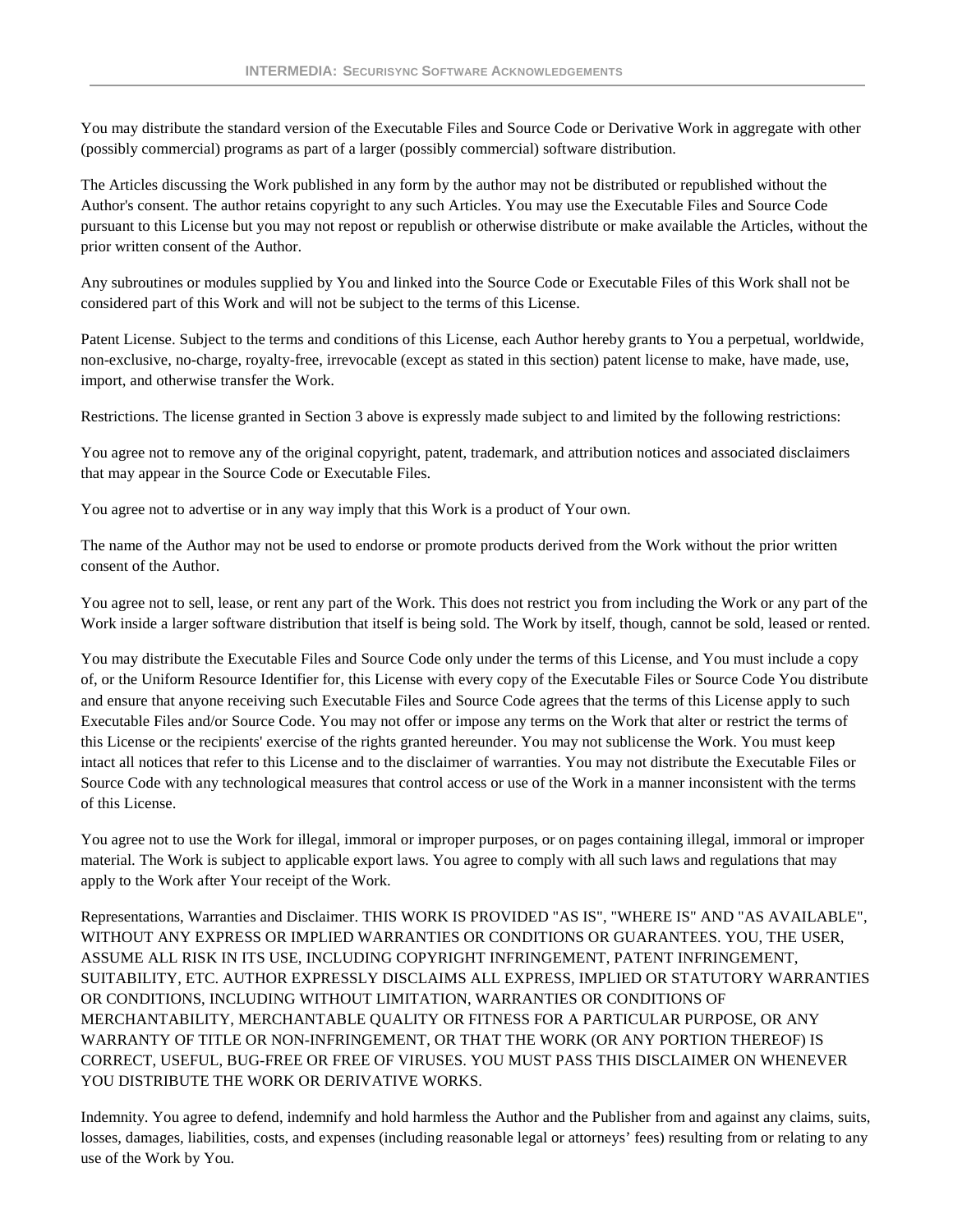Limitation on Liability. EXCEPT TO THE EXTENT REQUIRED BY APPLICABLE LAW, IN NO EVENT WILL THE AUTHOR OR THE PUBLISHER BE LIABLE TO YOU ON ANY LEGAL THEORY FOR ANY SPECIAL, INCIDENTAL, CONSEQUENTIAL, PUNITIVE OR EXEMPLARY DAMAGES ARISING OUT OF THIS LICENSE OR THE USE OF THE WORK OR OTHERWISE, EVEN IF THE AUTHOR OR THE PUBLISHER HAS BEEN ADVISED OF THE POSSIBILITY OF SUCH DAMAGES.

# Termination.

This License and the rights granted hereunder will terminate automatically upon any breach by You of any term of this License. Individuals or entities who have received Derivative Works from You under this License, however, will not have their licenses terminated provided such individuals or entities remain in full compliance with those licenses. Sections 1, 2, 6, 7, 8, 9, 10 and 11 will survive any termination of this License.

If You bring a copyright, trademark, patent or any other infringement claim against any contributor over infringements You claim are made by the Work, your License from such contributor to the Work ends automatically.

Subject to the above terms and conditions, this License is perpetual (for the duration of the applicable copyright in the Work). Notwithstanding the above, the Author reserves the right to release the Work under different license terms or to stop distributing the Work at any time; provided, however that any such election will not serve to withdraw this License (or any other license that has been, or is required to be, granted under the terms of this License), and this License will continue in full force and effect unless terminated as stated above.

Publisher. The parties hereby confirm that the Publisher shall not, under any circumstances, be responsible for and shall not have any liability in respect of the subject matter of this License. The Publisher makes no warranty whatsoever in connection with the Work and shall not be liable to You or any party on any legal theory for any damages whatsoever, including without limitation any general, special, incidental or consequential damages arising in connection to this license. The Publisher reserves the right to cease making the Work available to You at any time without notice

# Miscellaneous

This License shall be governed by the laws of the location of the head office of the Author or if the Author is an individual, the laws of location of the principal place of residence of the Author.

If any provision of this License is invalid or unenforceable under applicable law, it shall not affect the validity or enforceability of the remainder of the terms of this License, and without further action by the parties to this License, such provision shall be reformed to the minimum extent necessary to make such provision valid and enforceable.

No term or provision of this License shall be deemed waived and no breach consented to unless such waiver or consent shall be in writing and signed by the party to be charged with such waiver or consent.

This License constitutes the entire agreement between the parties with respect to the Work licensed herein. There are no understandings, agreements or representations with respect to the Work not specified herein. The Author shall not be bound by any additional provisions that may appear in any communication from You. This License may not be modified without the mutual written agreement of the Author and You.

Software licensed under the Microsoft Public License

Extended WPF Toolkit 1.8.0.0 Copyright 2012 Xceed Software Inc.

DotNetZip 1.9.1.8 Copyright © Dino Chiesa

Unity Container 2.1.505.2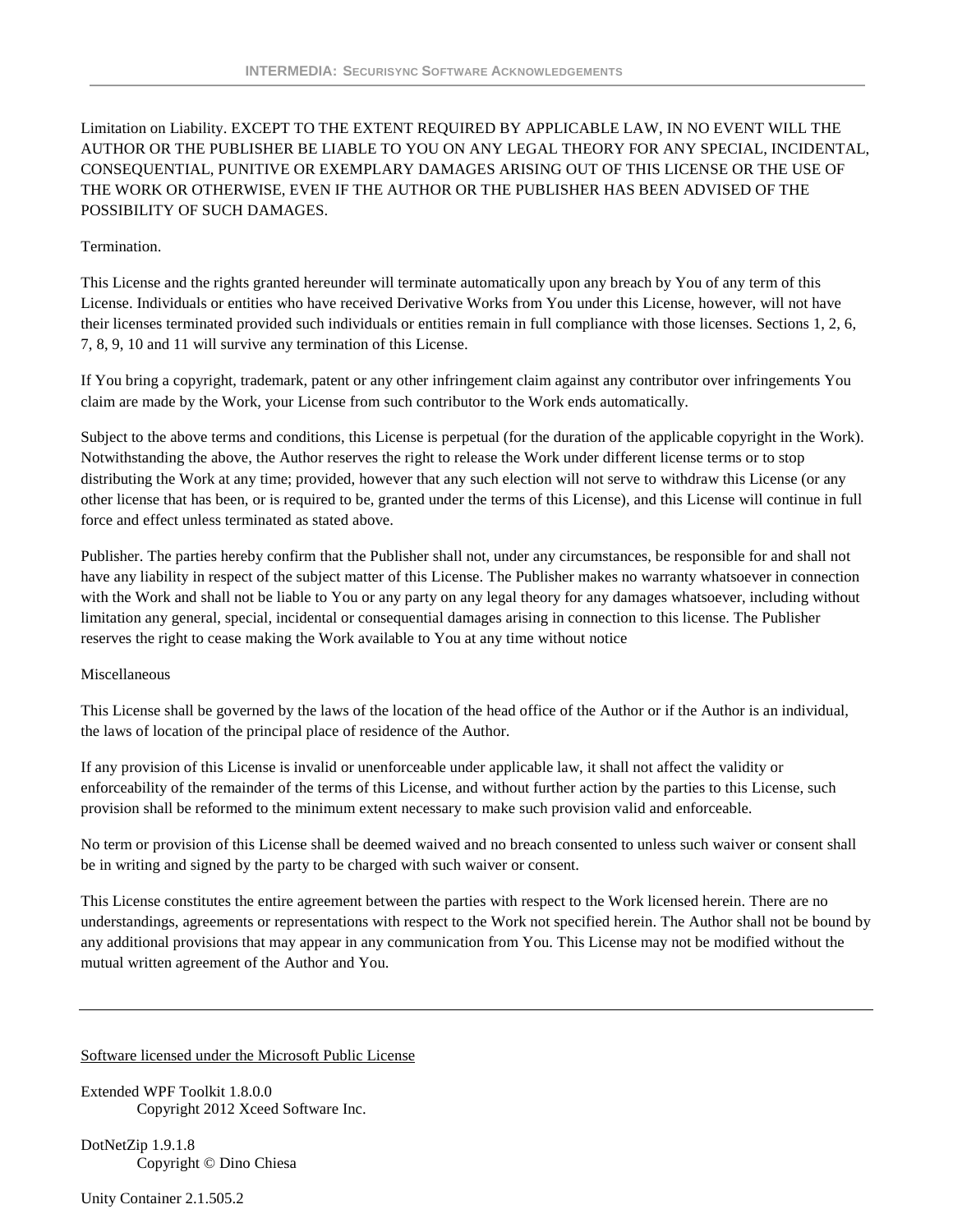# Copyright © Microsoft Corporation

Common Service Locator 1.0.0.0 Copyright © Microsoft Corporation

## Text of the Microsoft Public License

This license governs use of the accompanying software. If you use the software, you accept this license. If you do not accept the license, do not use the software.

#### 1. Definitions

The terms "reproduce," "reproduction," "derivative works," and "distribution" have the same meaning here as under U.S. copyright law.

A "contribution" is the original software, or any additions or changes to the software.

A "contributor" is any person that distributes its contribution under this license.

"Licensed patents" are a contributor's patent claims that read directly on its contribution.

## 2. Grant of Rights

(A) Copyright Grant- Subject to the terms of this license, including the license conditions and limitations in section 3, each contributor grants you a non-exclusive, worldwide, royalty-free copyright license to reproduce its contribution, prepare derivative works of its contribution, and distribute its contribution or any derivative works that you create.

(B) Patent Grant- Subject to the terms of this license, including the license conditions and limitations in section 3, each contributor grants you a non-exclusive, worldwide, royalty-free license under its licensed patents to make, have made, use, sell, offer for sale, import, and/or otherwise dispose of its contribution in the software or derivative works of the contribution in the software.

3. Conditions and Limitations

(A) No Trademark License- This license does not grant you rights to use any contributors' name, logo, or trademarks.

(B) If you bring a patent claim against any contributor over patents that you claim are infringed by the software, your patent license from such contributor to the software ends automatically.

(C) If you distribute any portion of the software, you must retain all copyright, patent, trademark, and attribution notices that are present in the software.

(D) If you distribute any portion of the software in source code form, you may do so only under this license by including a complete copy of this license with your distribution. If you distribute any portion of the software in compiled or object code form, you may only do so under a license that complies with this license.

(E) The software is licensed "as-is." You bear the risk of using it. The contributors give no express warranties, guarantees or conditions. You may have additional consumer rights under your local laws which this license cannot change. To the extent permitted under your local laws, the contributors exclude the implied warranties of merchantability, fitness for a particular purpose and non-infringement.

## Software licensed under the MIT license

MVVM Light Toolkit 4.0.23.37706 Copyright © GalaSoft Laurent Bugnion 2009 - 2011, laurent@galasoft.ch

Task Scheduler Managed Wrapper 1.8.3.0 Copyright (c) 2003-2010 David Hall

## Jrswizzle 1

Copyright (c) 2007-2011 Jonathan 'Wolf' Rentzsch: http://rentzsch.com Some rights reserved: http://opensource.org/licenses/MIT https://github.com/rentzsch/jrswizzle

AutoMapper 2.0.0.0

AutoMapper is Copyright © 2008-2013 Jimmy Bogard and other contributors

MBProgressHUD 0.5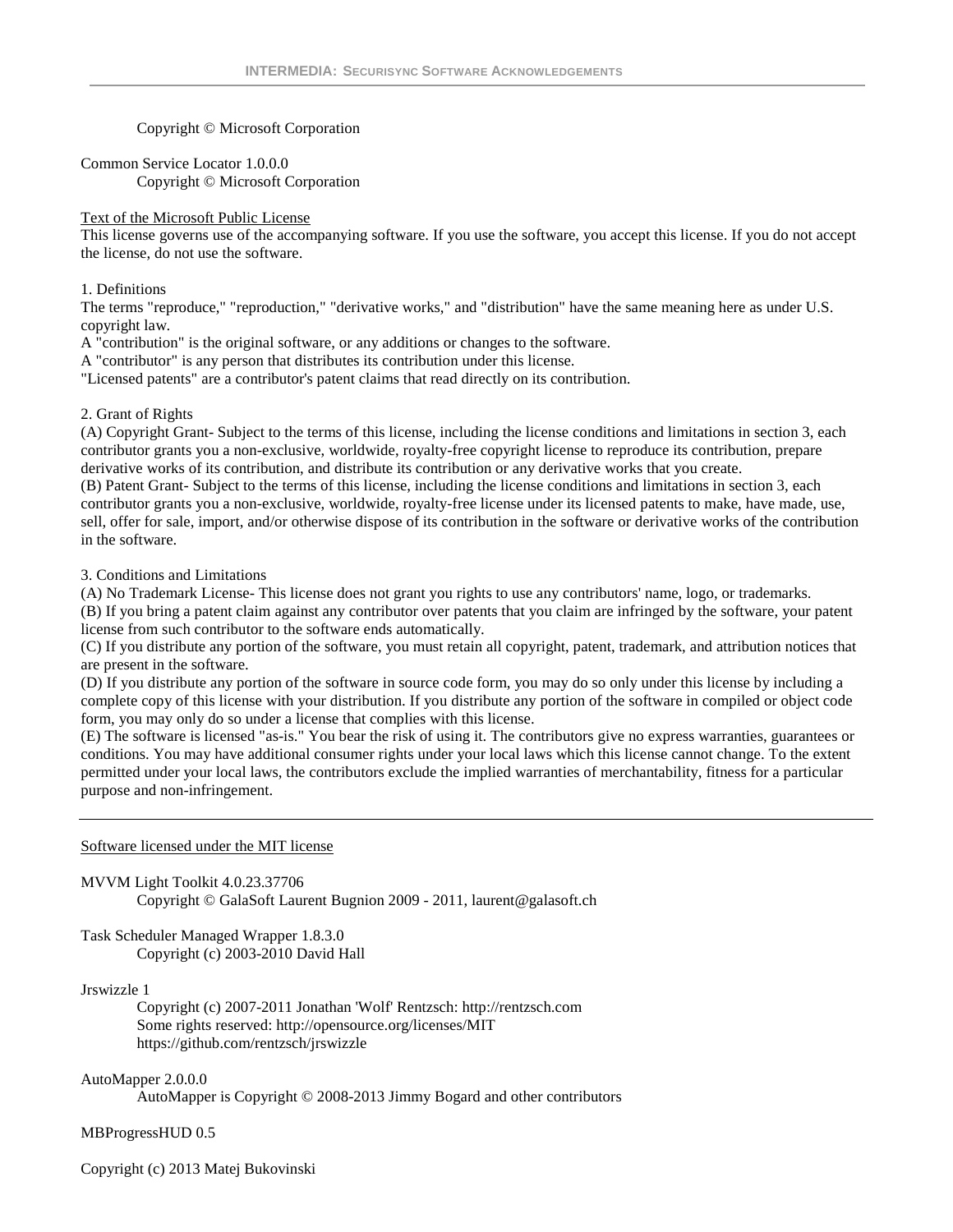## EGOTableViewPullRefresh

Created by Devin Doty on 10/14/09October14.// Copyright 2009 enormego. All rights reserved.

#### AGImagePickerController

Copyright (c) 2012 - 2013 Artur Grigor <arturgrigor@gmail.com>

#### SFHFKeychainUtils

Created by Buzz Andersen on 10/20/08.// Based partly on code by Jonathan Wight, Jon Crosby, and Mike Malone.// Copyright 2008 Sci-Fi Hi-Fi. All rights reserved.

## Json.NET 4.5.10.15407

Copyright (c) 2007 James Newton-King

#### Text of the MIT License

Permission is hereby granted, free of charge, to any person obtaining a copy of this software and associated documentation files (the "Software"), to deal in the Software without restriction, including without limitation the rights to use, copy, modify, merge, publish, distribute, sublicense, and/or sell copies of the Software, and to permit persons to whom the Software is furnished to do so, subject to the following conditions:

The above copyright notice and this permission notice shall be included in all copies or substantial portions of the Software.

THE SOFTWARE IS PROVIDED "AS IS", WITHOUT WARRANTY OF ANY KIND, EXPRESS OR IMPLIED, INCLUDING BUT NOT LIMITED TO THE WARRANTIES OF MERCHANTABILITY, FITNESS FOR A PARTICULAR PURPOSE AND NONINFRINGEMENT. IN NO EVENT SHALL THE AUTHORS OR COPYRIGHT HOLDERS BE LIABLE FOR ANY CLAIM, DAMAGES OR OTHER LIABILITY, WHETHER IN AN ACTION OF CONTRACT, TORT OR OTHERWISE, ARISING FROM, OUT OF OR IN CONNECTION WITH THE SOFTWARE OR THE USE OR OTHER DEALINGS IN THE SOFTWARE.

License for UTF-8 CPP // Copyright 2006 Nemanja Trifunovic

#### /\*

Permission is hereby granted, free of charge, to any person or organization obtaining a copy of the software and accompanying documentation covered by this license (the "Software") to use, reproduce, display, distribute, execute, and transmit the Software, and to prepare derivative works of the

Software, and to permit third-parties to whom the Software is furnished to do so, all subject to the following:

The copyright notices in the Software and this entire statement, including the above license grant, this restriction and the following disclaimer, must be included in all copies of the Software, in whole or in part, and all derivative works of the Software, unless such copies or derivative works are solely in the form of machine-executable object code generated by a source language processor.

THE SOFTWARE IS PROVIDED "AS IS", WITHOUT WARRANTY OF ANY KIND, EXPRESS OR IMPLIED, INCLUDING BUT NOT LIMITED TO THE WARRANTIES OF MERCHANTABILITY, FITNESS FOR A PARTICULAR PURPOSE, TITLE AND NON-INFRINGEMENT. IN NO EVENT SHALL THE COPYRIGHT HOLDERS OR ANYONE DISTRIBUTING THE SOFTWARE BE LIABLE FOR ANY DAMAGES OR OTHER LIABILITY, WHETHER IN CONTRACT, TORT OR OTHERWISE, ARISING FROM, OUT OF OR IN CONNECTION WITH THE SOFTWARE OR THE USE OR OTHER DEALINGS IN THE SOFTWARE.

\*/

#ifndef UTF8\_FOR\_CPP\_2675DCD0\_9480\_4c0c\_B92A\_CC14C027B731 #define UTF8\_FOR\_CPP\_2675DCD0\_9480\_4c0c\_B92A\_CC14C027B731